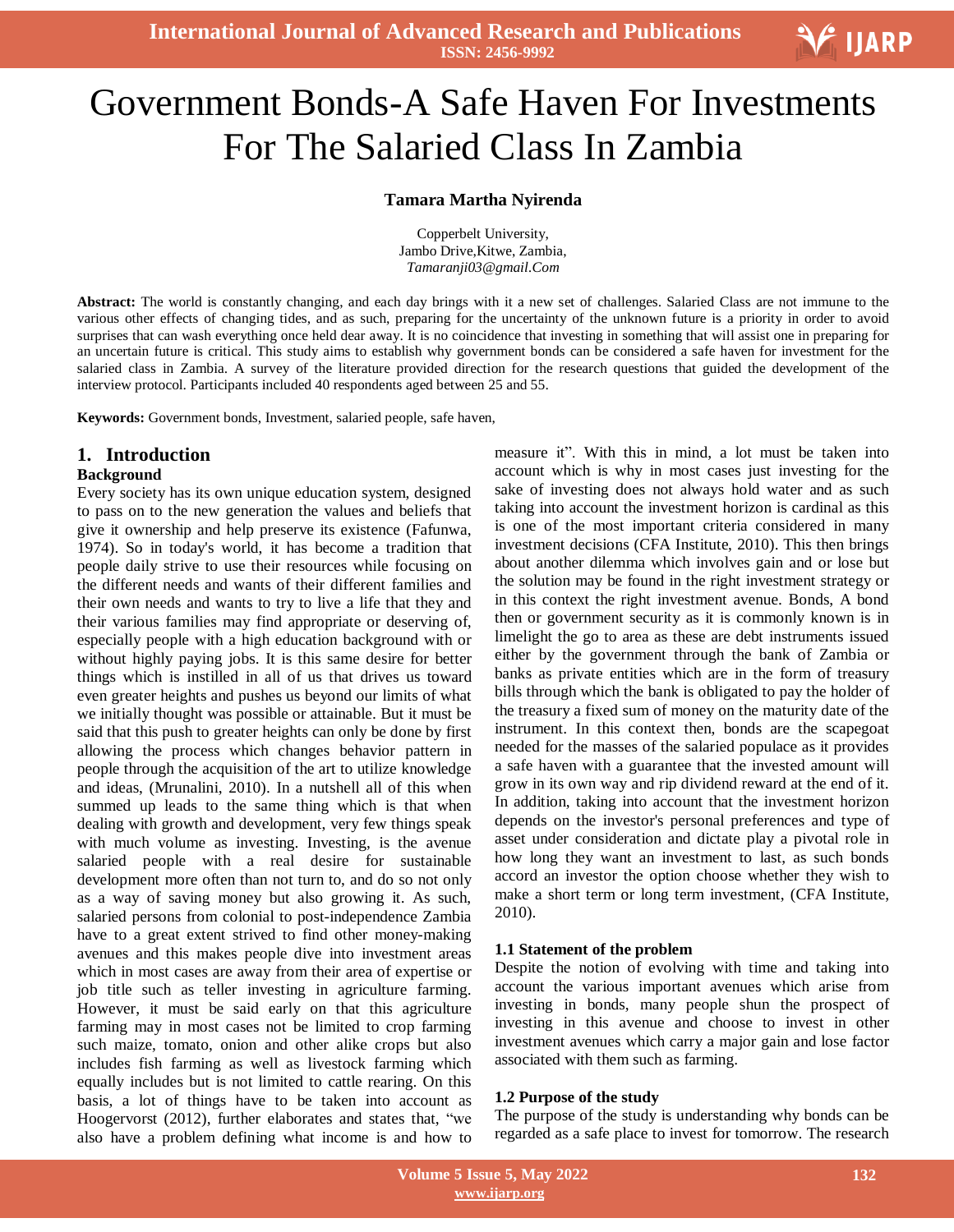

will not only be of advantage to a few salaried but to all employees as a way of preparing for tomorrow, considering how the negative effects of Covid 19 has affected the whole world at large.

## **Objectives of the study**

- i. Determine how the Covid 19 pandemic affected the salaried employees and plans that they had in an event of job losses.
- ii. Ascertain why government bonds in Zambia are a safe place to invest for tomorrow bearing in mind that any unforeseen circumstance can occur
- iii. Understand why salaried people shun investing in government bonds

# **1.3 Research questions**

- i. What are the effects faced by salaried class investment/ saving plans?
- ii. Why are the salaried class not realty saving and preparing for tomorrow?
- iii. Why do salaried people shun investing in government bonds?
- iv. How government are bonds a safe place to invest for tomorrow?

# **1.4 Significance of the study**

The findings of the study may help promote the value of investing in government bonds in Zambia and the world at large, as well as give people a broader perspective of bonds than they may have previously known in addition to helping salaried people make appropriate investment plans.

# **2. Literature Review**

## **Overview**

A number of research studies have been conducted in Zambia and other countries to identify retail investors' and households' investment behaviors. This chapter describes the current crisis in Zambia as a result of the COVID-19 pandemic, which resulted in most people losing their jobs and not having enough money to cover their daily expenses. Furthermore, it examines the savings culture of the salaried class, analyzes previous research on saving and bonds, explains what bonds are but is limited to government bonds, and discusses the advantages of considering government bonds as a safe place to invest for the future**.**

# **2.1 The Current Crisis**

Every crisis is different and for each crisis some defensive strategies have to be developed some defensive strategies developed will prove to be more helpful than others. Therefore diversification across a number of promising defensive strategies will be most prudent. (Harvey et al.2019). The world today is facing a serious crisis which is the Covid 19 Pandemic. Several people around have been affected by the deadly Corona virus. Several nations around the globe have witnessed their economies shutdown in a bid to limit the spread of the virus and eventually contain it.

 There has been a considerable reduction in employment in both urban and rural areas. Job losses have been particularly severe in the tourism, manufacturing and services sector. There has been a concerning impact on household food security, with a high proportion of citizen reporting skipping meals or running out of food. These results are consistent across urban and rural parts of Zambia. (World Bank Report.2020). With these negative impacts on incomes caused by Covid 19, the world and Zambia has to come up with various defensive strategies in order to tackle the challenges that citizens are facing. This paper will try to enlighten on how the salaried class in Zambia can prepare for the crisis and future crises by being financially stable in case of job losses, retrenchments and early retirement, this can be achieved by adopting the defensive strategy of investing in government bonds.

# **2.1.1 Analysis of saving in Zambia**

Today, the financial services industry has become very diverse and offers investors a wide variety of investment strategies. With proper investment strategies and financial planning, an investor can expand their personal wealth and contribute to economic growth. Economic growth is among the most important factors that affect the quality of life of the people in a country. Three variables that can be used to measure the growth of an economy include income, saving, and investment. The saving pattern in Zambia has been relatively low. Statistics from the global economic indicator Savings as percent of GDP, 2010-2019: The average value for Zambia during that period was 34.48 percent, with a minimum of 30.44 percent in 2016 and a maximum of 41.82 percent in 2018. This has been extremely low and therefore calls for an increase if the economy is to achieve economic growth.

# **2.1.2 Theoretical Background**

# **Markowitz Modern Portfolio Theory**

The Markowitz Modern portfolio theory emphasizes the need for investors to create an investment portfolio that gives them a good balance between return and investment risk. An investor can reduce the risk of an investment by changing his investments and holding a portfolio of various assets. Therefore, having a diversified investment portfolio can reduce investment risk because some investments may produce lower returns than average. By comparison, some may make a higher return than expected. Therefore, an investor who mixes his investments with corporate stock, bonds, and government securities is considered a risk taker. The portfolio theory supports the wise saying, "one should not put all their eggs in one basket". That is, if a person invests in corporate stocks, he is better off investing in government bonds. Modern portfolio theory is in line with this research.

# **2.2 Bonds**

A bond is a debt instrument in which the issuer (also known as the debtor or borrower) agrees to repay the lender/investor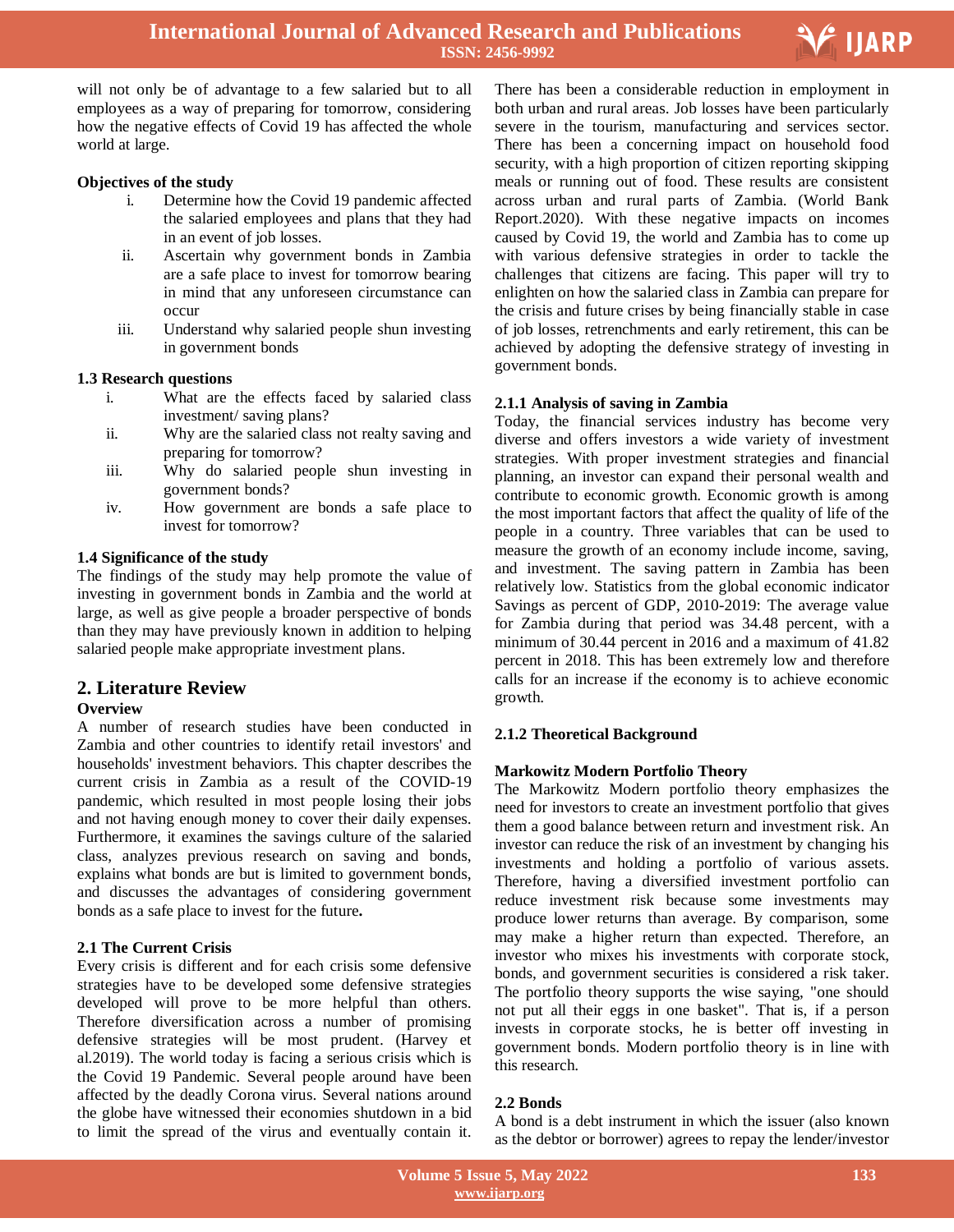

the amount borrowed plus interest over a set period of time (Horne, 2002). Public bonds are long-term, fixed-obligation debt securities sold to individuals and financial institutions in convenient, affordable denominations. They are distinct from other types of debt, such as individual mortgages and privately placed debt obligations, in that they are sold to the general public rather than being channeled directly to a single lender. Bonds are classified as fixed-income securities because the issuers are subject to fixed financial obligations. Specifically, the issuer of a bond agrees to pay a fixed amount of interest to the holder of record on a regular basis and repay a fixed amount of principal Interest on bonds is paid every six months, although some bond issues pay in intervals as short as a month or as long as a year. (Reilly & Brown, 2009). With bonds, the issuer promises to pay interest to the investor at a specified rate (coupon value) on the borrowed amount (face value) until the stated date (maturity date). Once the bond has matured, interest payments stop and the issuer needs to repay the principal amount to the investor. Because interest payments are usually made on time and in a predictable manner, bonds are often referred to as "fixed-income securities." The expected cash flows are determined by the bond characteristics or bond contract (Brealey & Myers, 2006).

## **2.3 Previous Research**

Long-term bonds, according to Campbell and Viceira (2001), are appropriate for cautious long-term investors. Cautious investors hold assets to protect themselves from the risk of falling real interest rates. Long-term inflation-indexed bonds are best suited for this purpose, but nominal bonds can also be used if the risk of inflation is low. Another study, conducted by Alleyene and Broome (2010), to determine individual factors that are likely to influence potential investors' investment decisions, discovered that attitudes and referent groups (peers, family, and significant others), as well as beliefs about potential obstacles and opportunities, significantly predict intentions to invest. Another study by Muzyamba.C. (2020) to examine Local characterization of the COVID-19 response and the case of a lockdown in Lusaka, Zambia showed that the lockdown was criticized for exacerbating poverty levels, unemployment rates, increasing the rate of mental health problems, aiding gender-based violence, and intensifying political repression and corruption.

#### **2.4 Why bonds are a safe place to invest in**.

One way in which economic growth and the safety of the salaried class's future income is assured is by investing in government bonds. Government bonds, by their nature, offer a fixed-rate bond in which investors know with certainty how much interest is earned and the duration of the bond. One major benefit that would be earned is that the government bonds pay interest semiannually, which would be termed as a salary to the investor/salaried class after the loss of employment. Government bonds are also a safe and secure investment because they offer the full faith and credit of the Zambian government, which guarantees that interest and principal payments will be paid when they fall due.

 Government securities are liquid investments, which means that they can easily be sold for cash and/or used as collateral for loans. (Bank of Zambia) Zambian government security is being dematerialized. This means that all records are stored and processed electronically. This feature makes government security safe and allows transactions in varying denominations. In addition, government bonds can be pledged as collateral to obtain a loan from a commercial bank or any other financial institution. (Bank of Zambia) The minimum amount that one can invest is K1, 000 face value for both treasury bills and government bonds. In addition, investment purchases of amounts ranging from K1, 000 to K499, 000 will fall in the non-competitive window while investors purchasing K500, 000 and above will fall in the competitive window. Investments in the non-competitive window are made in multiples of K1, 000 and those in the competitive window are made in multiples of K5, 000. (Bank of Zambia). Zambian government bonds are issued using a single price auction method. This means that if you participate as a competitive bidder in the auction, you may not pay the price you have indicated in your application but the cut-off price. All successful bidders are awarded the cutoff price. The price is quoted per 100 face value. As such, if a submission is made in the non-competitive bid instead, they pay the cut-off price determined in the auction. (Bank of Zambia)

## **2.5 Future research**

Future research can be done on how bonds can be a safe haven for small and medium enterprises and the unsalaried class in Zambia as a means of preparation for crises in the future.

## **2.6 Summary of literature review**

Today, the Zambian financial services sector is so diverse that it offers investors a wide variety of investment options. With proper investment strategies and financial planning, the salaried class can increase their personal wealth, which will contribute to economic growth. A person's decision to invest is largely influenced by the various benefits that each individual seeks in managing a particular investment. Therefore, a better understanding of bonds, what they are, and their benefits can change the notion of saving in Zambia. Most of the Zambian salaried class have little or no knowledge of what bonds are, and therefore, this knowledge would go a long way in ensuring people prepare for the future. Savings also help an economy grow as personal savings have an impact on investment. A high level of savings will lead to a higher level of cash flow over time, allowing the economy to produce more goods and services. The salaried class can increase their personal wealth, which will contribute to economic growth. A person's decision to invest is largely influenced by the various benefits that each individual seeks in managing a particular investment. Therefore, a better understanding of bonds, what they are, and their benefits can change the notion of saving in Zambia. Most of the Zambian salaried class have little or no knowledge of what bonds are, and therefore, this knowledge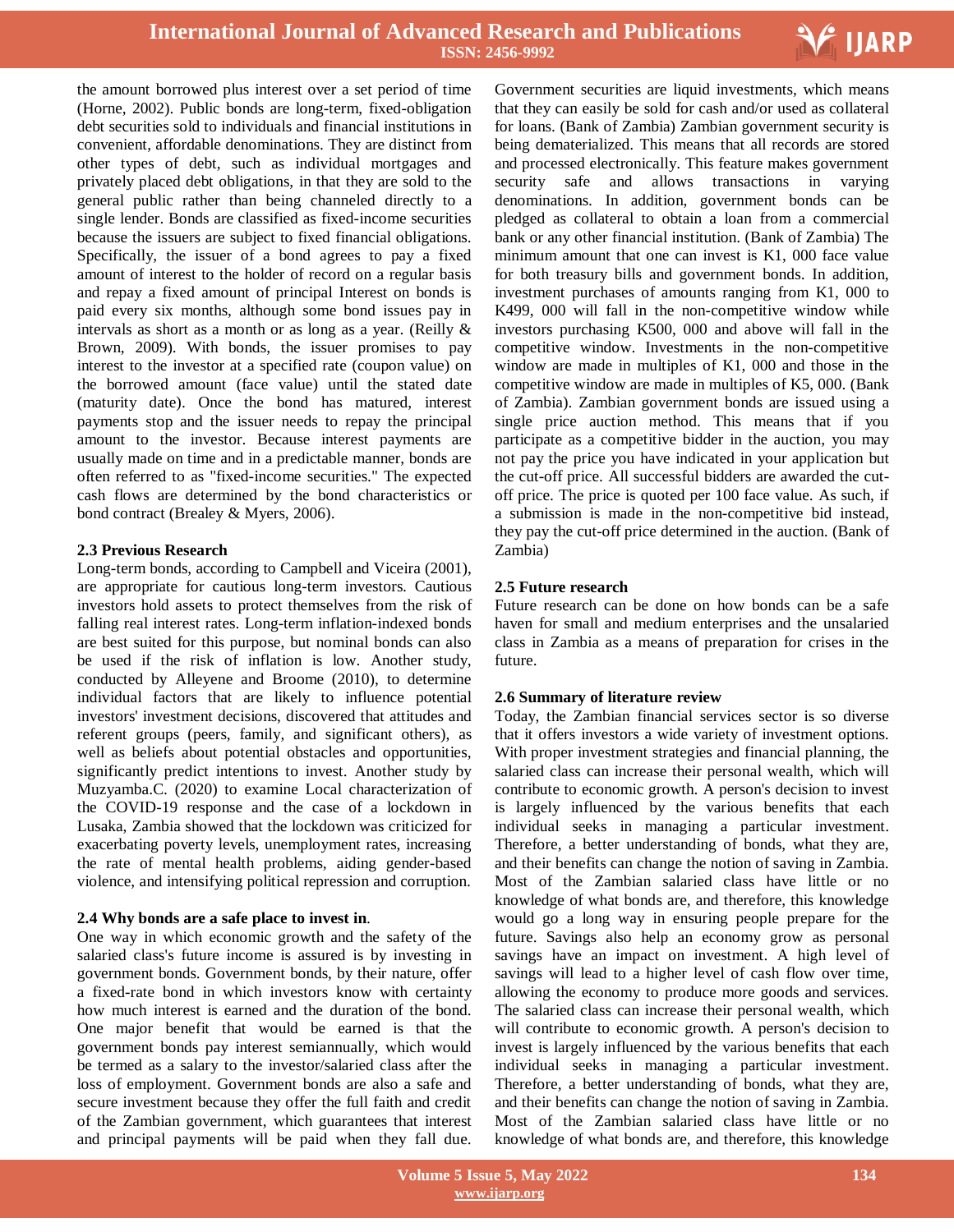

Ξ

would go a long way in ensuring people prepare for the future. Savings also help an economy grow as personal savings have an impact on investment. A high level of savings will lead to a higher level of cash flow over time, allowing the economy to produce more goods and services.

# **3. Methodology**

#### **Overview**

The section outlines the key concepts of the qualitative method. It also includes a presentation of the entire research guide, methods, and tools used during the study. The study also demonstrates the sampling strategy adopted and the ethical considerations.

## **3.1 Qualitative method**

The qualitative research method is a strategy for gaining a deeper and broader understanding of how and why specific decisions and outcomes occur. Simultaneously, qualitative research employs a broad lens to examine the context and enabling environment in which activities and programs operate, taking into account mediating factors such as sociocultural norms and beliefs, existing institutions, socioeconomic factors, and so on, all of which influence decisions, outcomes, and outcomes (Pozarny, 2017). The qualitative method of research encompasses a wide range of viewpoints, research methods, and interpretive techniques for understanding human experiences and therefore is the best route to be used when trying to gather as much information as possible from the salaried class in relation to their various saving strategies and, on a broader scale, their knowledge of government bonds. A qualitative research approach is recommended when a researcher or investigator wants to learn more about a new topic of study or determine and theorize important issues. Many qualitative methods, the most common of which are interviewing and observation, have been developed to gain a more in-depth and comprehensive understanding of situations through textual interpretation. (Creswell, 2017). In qualitative research, the most common data-gathering tool is an interview. Qualitative research, according to Oakley, is a framework in which practices and norms are not only recorded, but also accomplished, questioned, and reinforced. Most qualitative research interviews are semi-structured, lightly structured, or in-depth because no qualitative research interview is complete without structure. A semistructured interview was conducted for the purposes of this study. In this type of interview, I was looking for specific information that could be compared and contrasted with information gleaned from other interviews. In order to accomplish this, the same questions had to be asked in each interview. Some specific questions were prepared to help the researcher direct the interview toward achieving the research objectives, but more questions arose during the interview. Because important information can still emerge during semi-structured interviews, semi-structured interviews are adaptable. (Dawson, 2007).

#### **3.2 Data Collection.**

Because it would be impractical and expensive to collect data from all the salaried class in Lusaka Province, a sample of the population was used for the study. Purposive sampling approaches were applied in this circumstance to recruit participants who provided in-depth and detailed information about the phenomenon under investigation. For this study, forty (40) salaried employees were chosen from different organizations in order to capture diverse views. In terms of data collection tools, the research was conducted using a semi-structured questionnaire that served as an interview guide for the researcher. The following are some of the sample questions that were included in the semi-structured questionnaire:

Question 1: What is your point in view with regard to investment/savings?

Question 2: What have you done as an employee who gets a salary about saving for the future/ saving for unforeseen circumstances? (Please discuss)

Question 3: If you save, how does your current saving avenue help you grow or safeguard your resources?

Question 4: Do you know much about government bonds?

Question 5: Do you know that you can save in government bonds, which pay a periodic interest payment and repays a face value on maturity date?

Question 6: What are the main problems and Challenges of investing in government bonds? What are the key advantages? What are the disadvantages? Are they affecting the decision of someone to invest in government bonds?

Question 7: In your view what activities do you think would be appropriate for the salaried class to encourage them to save/invest in government bonds?

Question 8: What do you think about investing in government bonds in order to prepare for the future in an event of crisis i.e like the Covid 19 pandemic in an event of termination and restructuring in an institution?

Question 9: Do you have any recommendation for promoting Government bond awareness among the salaried class?

Question 10: Investing in Government bonds give individuals a steady stream of money. Bonds typically pay interest twice a year and bondholders receive their entire investment back if the bonds are held to maturity, therefore bonds are a good way to save money while investing. Would you invest in Government bonds? If not why wouldn't you?

## **3.3 Research Process**

The research process was carried out from the  $10<sup>th</sup>$  December  $2021$  to  $13<sup>th</sup>$  January 2022 after obtaining consent from the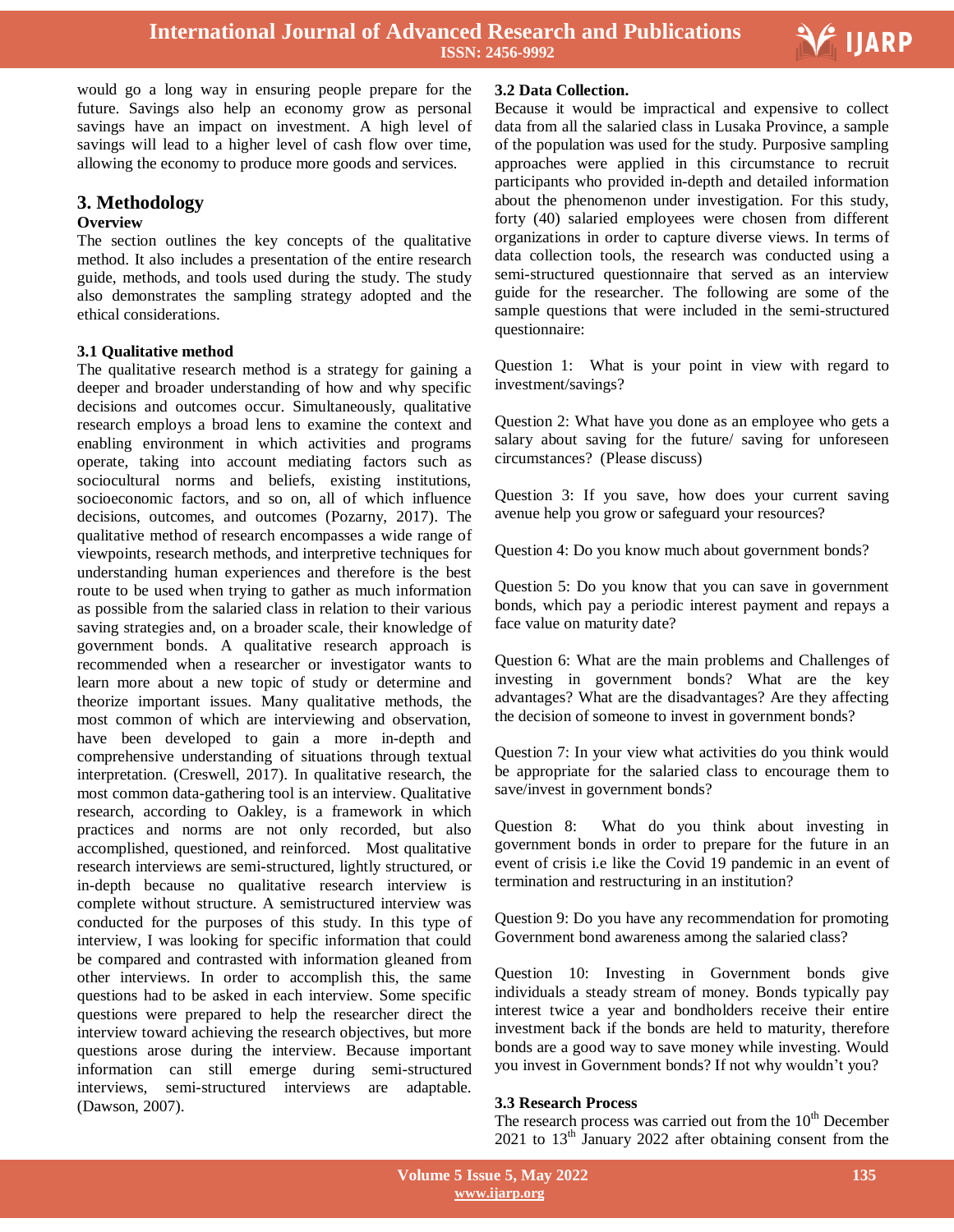participants who were initially contacted and agreed to participate in the study. Due to Covid 19 restrictions, the interviews lasted approximately 20 to 25 minutes and were conducted over the phone. The participants mostly took notes during the interviews to help the researcher analyze the information gathered. Respondents were free to express their opinions on any issue they wanted during the interview, even if it wasn't covered in the specified discussion areas. Finally, it should be noted that the conversations were enjoyable and simple to follow.

#### **3.4 Data analysis**

According to Moretti et al. (2011), the advantage of qualitative research is the richness of the obtained data, which must be evaluated and processed in a legitimate and reliable manner. Qualitative approaches serve a similar purpose in that they attempt to comprehend a phenomenon through the eyes of those who are experiencing it. As a result, the researcher must determine which research method will provide the best answers to their research questions (Streubert Speziale & Carpenter, 2007). Thematic analysis was used to analyze the data gathered from the personal interviews. Thematic analysis is one of the most appropriate analytical techniques in qualitative research, and it is widely used but rarely used. Thematic analysis provides researchers with a great deal of flexibility in terms of: (a) the types of research questions that can be asked; and (b) the types of research questions that can be asked. Thematic analysis can be used effectively to identify patterns in qualitative data. However, despite the flexibility that thematic analysis offers others see it as a drawback in that it contributes to a perception among some that it is not a rigorous method (Clarke & Braun. 2013).

## **3.5 Research Ethics**

The interviews and study were entirely voluntary, and participants were assured that nothing they said could be traced back to them when the final report was published. The participants were assured that the information they provided would be kept confidential and not shared with third parties. Finally, the participants were given the right to comment and be kept up to date on the progress of the research, and they were able to comment on the developing results or the final report at any time.

## **4. Results**

This qualitative study addressed the following major research questions as well as sub-questions as follows:

The research questions of this study are:

1. What impact has the Covid 19 pandemic had on the salaried class?

- a. What are your plans for saving in this Covid-ravaged era?
- b. Would your savings plans allow you to survive if you lost your job?

 2. Given the possibility of unforeseen events, why are Zambian government bonds a safe place to invest for the future?

- a) How well do people understand government bonds?
- b) How can bonds assist people in saving and growing their money?

3. Why do salaried individuals avoid investing in government bonds?

- a) Where do salaried people invest their money?
- b) What can be done to increase public awareness of government bonds?

The study uncovered a lot of interesting information, which was examined and organized into various themes to enable the data speak for itself. Furthermore, it should be noted that of the 40 participants interviewed, 20 were in the higher earning bracket of K20, 000.00 and above, 10 were in the K10, 000.00 to K15, 000.00 range, and the remaining 10 were in the K5,000.00 to K10,000.00 range. Because the interviews were structured with open-ended questions, I was able to use a qualitative analytic method for analysis.

A thematic analysis of interviews yielded the following assertions:

- 80% of the interviewees had not made plans of savings
- 70% of the interviewees had no knowledge of bonds
- 10% had heard about bonds
- 20% knew what bonds are
- More the 70% of the interviewees showed interest in savings
- 85% of the interviewees had made up their minds to invest in bonds

Within the thematic analysis methodology, we looked the recurrence of certain issues in the answers that included: The salaried class knowledge about investments, knowledge about bonds, whether they would normally invest in bonds, would investing in bond be as a means of preparing for uncertainty of the future and what should be done for them to invest in bonds. Looking at how these issues mapped on investing in bonds allowed me to identify various high-level themes such as: "Covid 19 Impact" "Saving and Investments", "More Money", "Sustainability", "Bond awareness", "Bond Misconceptions", and "Low bond investors".

## Theme 1: Covid 19 impact

From its onset in the year of 2019, the Corona Virus has affected the world as a whole differently and its effects vary from death to immobility to do anything to retrenchment among other things. This retrenchment effect was clearly and evidently seen from interviewee 35, aged 40 who said. "I was on a company enforced leave when the Covid 19 hit the nation until I was finally retrenched by the company as they felt they needed to cut down on production and subsequently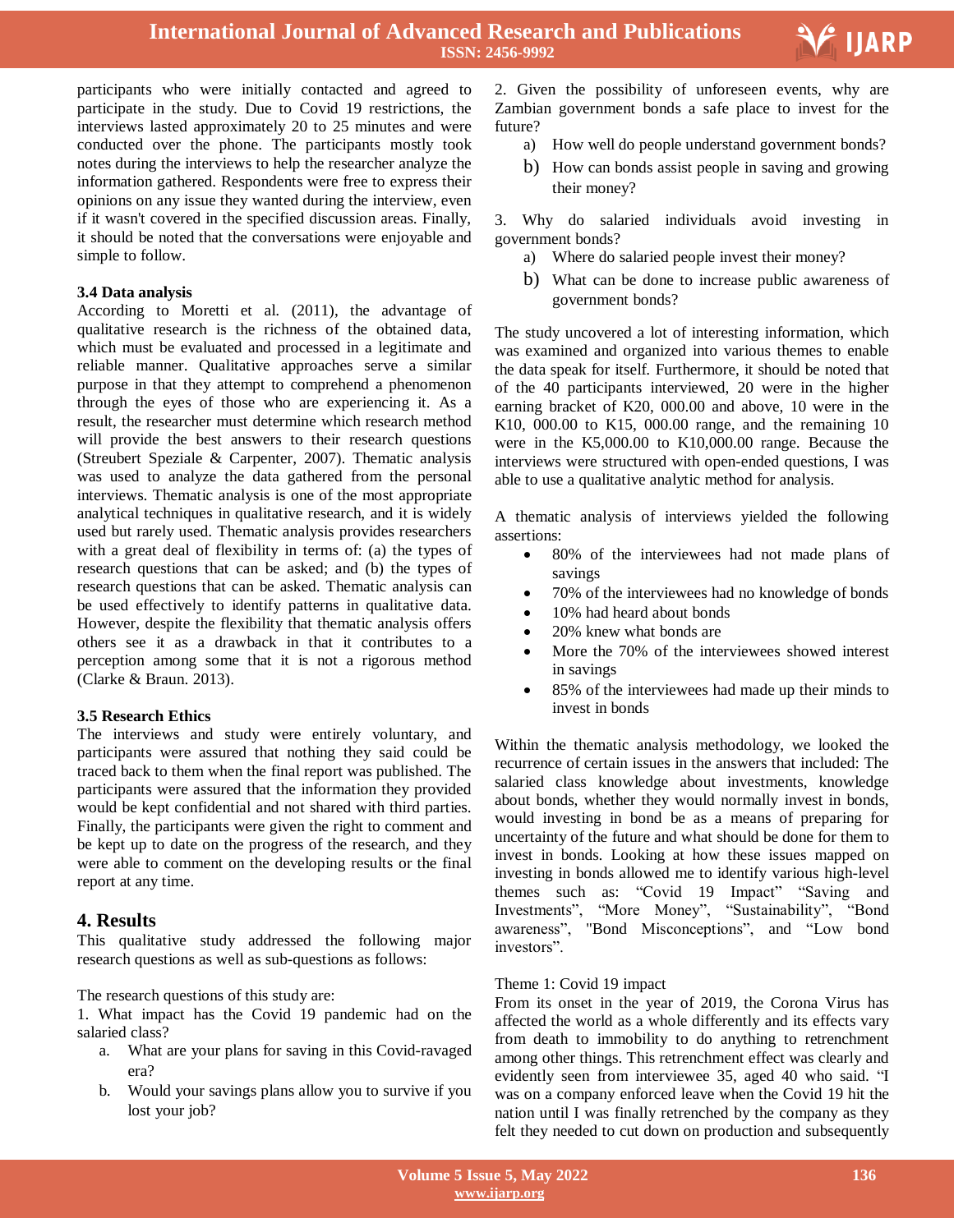

man power". While others may not have been retrenched due to the reduced production lines and or use of man power, others found it hard to deal with this Covid impact as interviewee 20, aged 43 said, "My family's life was difficult because we had to adjust to a new normal existence with a tiny budget to get by, as well as taking my children to government schools because most of us at private companies were given an ultimatum to either accept half salary or get retrenched". "Learning that we had to stay indoors and only go outside when absolutely required damaged my budgeting and, as a result, confined my salary as the consumption of commodities and general necessities grew tenfold, requiring me to work extra hours merely to meet my family's needs and wants.", interviewee 28, aged 37.

#### Theme 2: Savings and Investments

In response to general questions about savings and investments posed to the salaried class, many participants stated that they had considered saving and investing but were unsure what investments to pursue. Some of them believed that in order to invest money, you needed to earn more money, or have extra income. Most of the salaried class believed that in order to invest, one needed to start on a high note, as Interviewee 2, 30, expressed: "In order to save, I need to earn enough money because starting small will take a long time for me to have a lot of money." This coincides with the general assumption that in Zambia saving is very difficult because of the high cost of living and as if to add salt to injury, this is further supported by Interviewee 10, aged 44 years who said, "the Covid 19 pandemic brought about a lot of uncertainty, I was retrenched by my employer, resulting in loss of income, I had little to no savings to fall back on because it was very hard for me to save due to the high cost of living."". On the other hand, some people manage to save and or invest as interviewee 3, aged 31 said, "I put money into a house that provides me a decent return at the end or beginning of each month, but I can still invest in other things; I'm simply frightened of losing it all". It should also be noted that most participants expressed a willingness to invest but are hesitant to venture into unknown territory; when pressed further, most salaried people stated that they would rather spend their money on themselves In retrospect, it was clear that financial literacy remained important for some because it would provide the salaried class with the knowledge and skills needed to manage their money effectively, discuss the key items to help assess their financial wellness, and because without it, financial decisions and actions taken or not taken would lack the solid foundation for success. It is also worth noting that a few participants did not consider saving or investing because the only option available to them was to build flats for rent, "I have only thought of buying a plot and building up flats as a means of investment.".(Participant 4, aged 35 years). However, given the world's uncertainty and the impending arrival of the Covid 19 pandemic, a number of participants expressed the desire to begin saving and planning for the future. They stated that having a positive attitude toward money would lead to financial investments. Finally, the

 study revealed the significance of savings and investments in achieving financial independence, preparing for emergencies, and saving for the future in this uncertain world we live in

#### Theme 3: More Money

It is worth noting that for some of the participants, the key issue wasn't whether or not to invest in a particular avenue, but rather which avenue to engage in whose product would enhance the value of their money at an acceptable rate. Participants 19 and 40 years old stated, "I have moved about in so many banks and the rates offered for fixed deposits are so low that I become discouraged to invest", indicating that some of the respondents had knowledge of the various bank investments. "I would be interested in investing as long as I am positive of getting back all my money plus interest," said another participant, Interviewee 22, who is 34 years old. "I have some money saved up in my bank account, but I would like to save more and earn more." (Participant 34 is 29 years old.) "Money is what entices someone to make a decision as to whether to go for it or not, if the method of saving money pays you more and is secure, why not?" says participant 21. Three participants explained that there are various ways for them to make money grow, such as starting a business or raising chickens, but that most businesses fail due to work schedules, so they would consider investing in less stressful avenues that earn more money and increase their money's worth.

#### Theme 4: Sustainability

With the world adjusting to what is now referred to as "the new normal," many people are faced with an inability to predict how things that they once held or clung to so dearly are changing. As a result, most people have attempted to break out of their comfort zones afforded to them by their various salaries and try to raise a little extra money, and this view is shared by interviewee 27, aged 50, who said, "I used to work and rely on my salary to provide for my family's needs and wants, but since Covid 19, I've been trying out different ways to make some more money, but nothing I have tried is sustainable."

#### Theme 5: Bond Awareness

Knowing how to invest is beneficial, if not vital, because it allows you to make your money work for you. The salaried class work hard for their money and, like any hardworking person, expect their money to work hard for them to some level. But, as one respondent aged 44 put it, "before today, I had never heard of bonds making money or being an investment avenue, so to be honest, government bonds or let alone bond investment is truly a new thing to me." Most respondents mentioned that they had heard about bonds but had little to no knowledge at all as to what bonds were. Therefore, having analyzed and gotten feedback on bond awareness it is imperative to mention that personal understanding of "bonds, one's present financial assets, liabilities, and spending patterns" is critical to building wealth.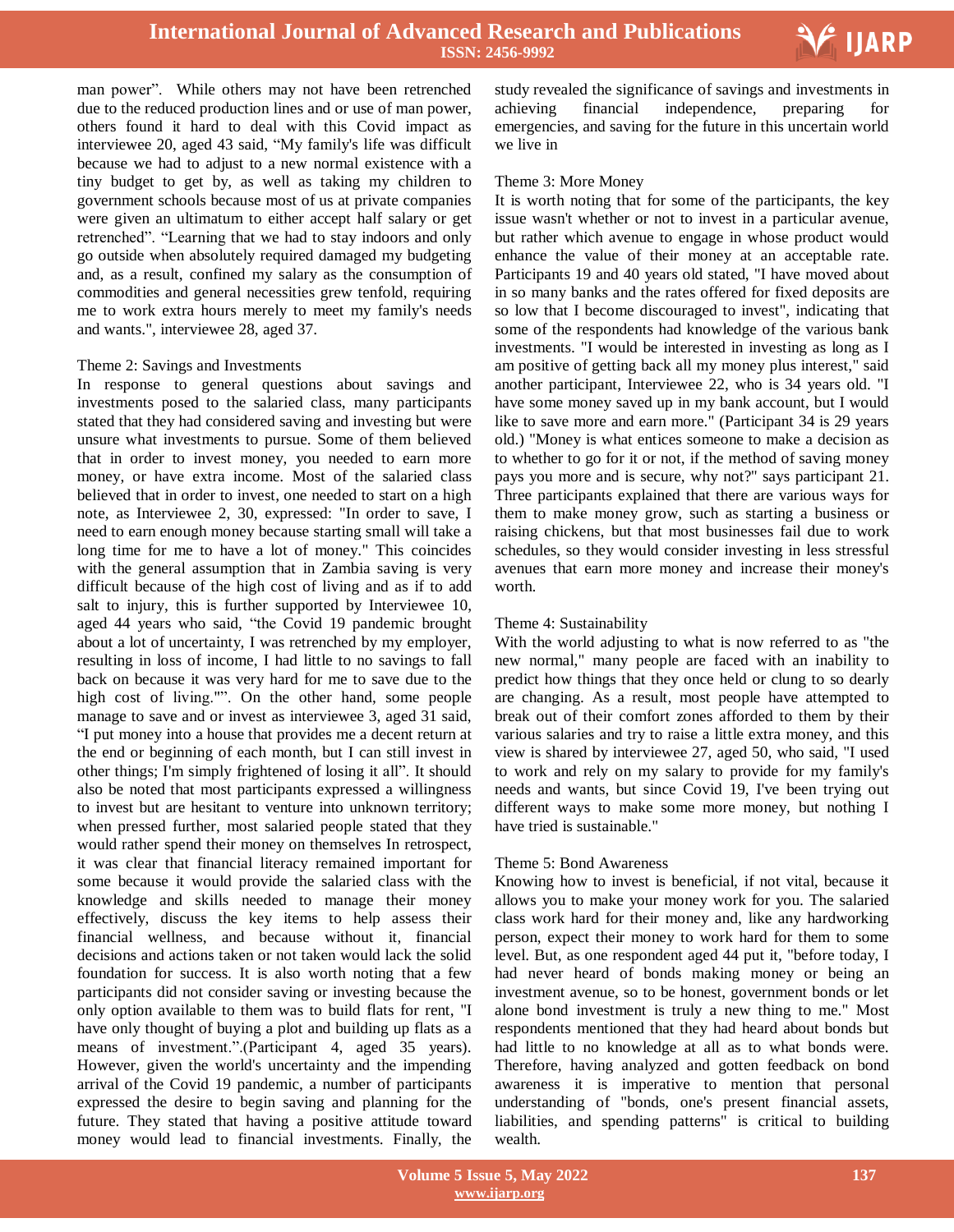

#### Theme 6: Bond Misconceptions

Some of the participants were unsure about how bonds could be used as an investment vehicle. Several peculiar answers were given as why those that have ideas of bond investment have not invested in government bonds. "I have heard of bonds but I think it is all just like a complicated savings account which may grow my money at say 3% per year so I would rather not invest in something that isn't that profitable". (Interviewee 25, Age 40). It must also be said that even people that may have knowledge about the basics of bonds have misconceptions about them. As interviewee 14 said, "I have to wait for the whole duration for the bond to mature and then get money, and I do not like that, because I may have an emergency and need money which the bond signed will not give me." Similarly, interviewee 18 stated, "bonds are for rich companies and not individuals because they can invest and yield some reward, as for me, I can only invest a K20,000.00 and maybe get a K21,000.00, which is not enough for me seeing as how I don't see any other benefits except waiting for the bond to mature. Taking into account the fact that more money is the root of investment and explaining that bonds pay interest twice yearly and therefore the coupons are taken as a salary in the event of unforeseen circumstances, interviewee 11 stated, "I never knew you would get paid twice a year for investing in bonds and with this in mind, I will make plans so that I can invest too."

#### Theme 7: Low Government Bonds investors

The low investment venture in government bonds can also be attributed to the fact that the bonds offered by the Bank of Zambia are not advertised, or if they are, they are not properly advertised. As a result, with little information to fall back on, most salaried individuals believe that bonds are only for companies and corporations. This is supported by participant 7, a 28-year old, who stated, "Most of the time, such things are not advertised or made easier for individuals to understand, so I believe they are only for companies." Similarly, participant 13, aged 25 years, said, "because I don't have any information to draw on, the prime concern for me is how the coupon payments are calculated and if the government does not default on the payment of the coupons because they are not even advertised." However, following the insightful and eye-opening interview, the majority of the participants resolved to gather more information about bonds and, if all goes well, to invest in Zambian government bonds, especially since bonds pay coupon interest twice a year and their money nearly doubles at maturity.

# **5. Discussion**

The findings reveal that the salaried class in Zambia indeed shun away from investing in any financial instruments available on the Zambian market due to a lack of financial awareness, lack of planning and setting goals for oneself. The most important personal financial goal for the salaried class is to achieve financial independence. The single most important ingredient in the recipe for financial independence

 is wealth creation. Accordingly, the findings also revealed that the majority of salaried workers earn a salary and spend it all on daily expenses, leaving no money for savings. The majority of the salaried class, on the other hand, expressed an interest in creating financial plans and investing a portion of their income in government bonds, as evidenced by the data, which revealed that 34 out of 40 salaried class respondents expressed an interest in bond investing. Following recent economic trends and the COVID-19 pandemic, the majority of the salaried class has expressed an interest in investing in government bonds, which are the safest way of investing. Government bonds are regarded as the least risky investments in the world because the money is effectively locked away until the term is over. Government bonds are best if you have a specific savings goal, such as a future wedding or your children's higher education. Bonds are good for long term savings because you know exactly how much you will earn when the account matures at the end of the term Finally, since bonds pay interest twice a year, the interest income can be treated as income in the event of a loss of income. Furthermore, if the bonds are held to maturity, bondholders are assured of getting back their entire principal, so they are a means of preserving capital while investing.

#### **6. Recommendations**

Following various responses regarding bond awareness, most salaried people find it difficult to invest in government bonds because, among other things, government bonds are not properly advertised in such a way that the general public understands what they are and the benefits that come with them, especially in this ever-changing world. It is therefore recommended that banks, the Bank of Zambia, and capital markets invest in programs that will educate various stakeholders on bonds in order to enlighten them on what they are and the various benefits and drawbacks they have, as having this knowledge will enable the salaried class, retirees, and all other interested parties to save for the future as well as for emergencies.

## **7. Conclusion**

The thrust of the study was on how bonds could be considered as a safe haven for the salaried class**.**The study found that, despite the negative effects of the Covid 19 pandemic,most people still have the financial means to invest in various avenues, but they face the daunting task of deciding what to invest in that will provide both a good return and long-term sustainability. Furthermore, the study found that, when compared to alternative investment options available to the salaried class, government bonds provide more consistent returns and are far more stable. In conclusion, the salaried class, not only in Zambia but around the world, should set goals for how they will prepare for the future and adopt a method of saving, one of which is to invest in government bonds.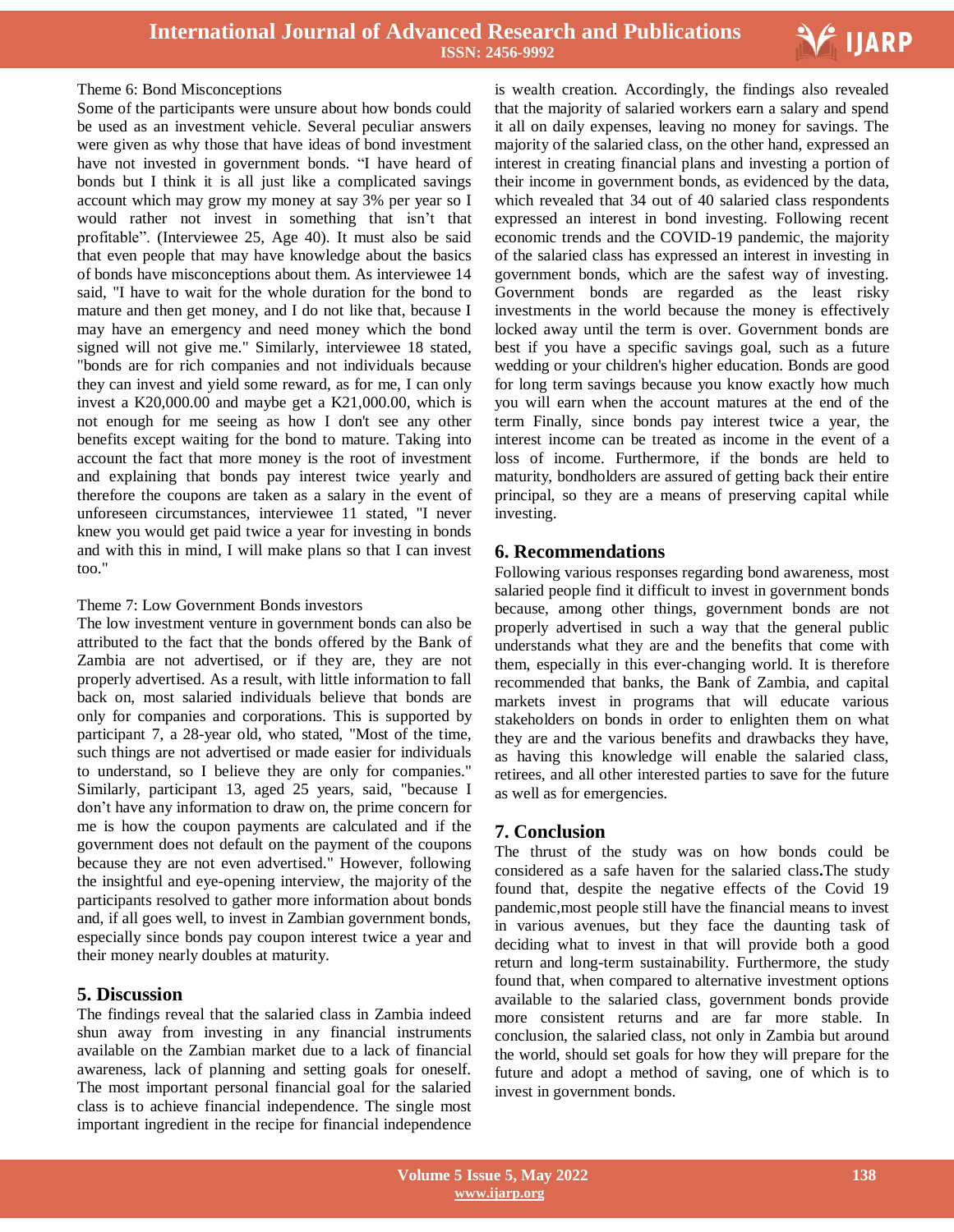

# **8. References**

- [1] Alleyene & Broome. "An exploratory study of factors influencing investment decisions of Potential investors". Central Bank of Barbados. Working Paper. 2010. (Journal style)
- [2] Bhushan, Puneet. "Insights into awareness level and Investment Behavior of salaried individuals towards Financial Products". International Journal of Engineering, Business and Enterprise Applications, 8 (1), 53-57. 2014. (Journal style)
- [3] Brealey, R. and Myers, S. Principles of Corporate Finance. 6th Edition, McGraw- Hill/Irwin, Boston, 2000. (Book style)
- [4] Buckley JW, Chiang H. Canada. National Association of Accountants: Research Methodology and Business Decisions. 1976. (journal style).
- [5] C.R. Harvey, E. Hoyle, S. Rattray, M.Sargaison, D. Taylor, O. Van Hemert, "The best of strategies for the worst of times: Can portfolios be crisis proofed?" Journal of Portfolio Management, 45(5), 7-28. 2019. (journal style)
- [6] Campbell, John, Y., and LuisM. Viceira. "Who Should Buy Long-Term Bonds?" American Economic Review, 91 (1): 99-127.DOI: 10.1257/aer.91.1.99. 2001. (journal style)
- [7] CFA Institute. Important questions. 2010. Available at: [www.cfainstitute.org/about/investor/Documents/import](http://www.cfainstitute.org/about/investor/Documents/important_questions.pdf) ant questions.pdf [Accessed: Feb. 22, 2022]. (general internet site)
- [8] Clarke V, Braun V. Teaching thematic analysis: overcoming challenges and developing strategies for effective learning. Psychol.26(2):120–123. 2013. (book chapter style)
- [9] Corbin J, Morse JM. The unstructured interactive interview: Issues of reciprocity and risks when dealing with sensitive topics. Qual Inq. 9:335–54. 2003. (book chapter style)
- [10] Creswell JW. Qualitative Inquiry and Research Design: Choosing Among Five Approaches: International Student Edition. Thousand Oaks, California. Sage Publications. 2007. (Book chapter style)
- [11] Dawson, C. A Practical Guide to Research Methods, A User-Friendly Manual for Mastering Research Techniques and Projects. 3rd Edition, How to Books Ltd., Oxford shire. 2007. (Book chapter style)

.

- [12] Doherty, T. L., & Horne, T. Managing public servicesimplementing changes: A thoughtful approach to the practice of management. London: Routledge Citation. 2007. (Journal style)
- [13] Finn, Arden; Zadel, Andrew. Monitoring COVID19 Impacts on Households in Zambia, Report No. 1 : Results from a High-Frequency Phone Survey of Households. 2020. (Journal style)
- [14] Geetha, S.N and Vimala, K. Perception of Household Individual Investors towards Selected Financial Investment Avenues (With Reference to Investors in Chennai city). Procedia Economics and Finance, 11,360 – 37. 2014. (Journal style)
- [15] Hoogervorst, H. Chairman of the IASB, Address to the International Association for Accounting Education and Research (IAAER) Conference in Amsterdam, 20 June 2012. (Conference style)
- [16] Moore, D. S., & McCabe, G. P. Introduction to the Practice of Statistics (5th ed.). New York, NY: W.H. Freeman & Company. 2005. (Book chapter style)
- [17] Moretti, F., Vliet, L. van, Bensing, J., Deledda, G., Mazzi, M., Rimondini, M., Zimmermann, C., Fletcher, I. A standardized approach to qualitative content analysis of focus group discussions from different countries. Patient Education and Counseling: 82(3), 420-428. 2011. (book style)
- [18] Mrunalini, T. Educational evaluation. New Delhi: Neelkamal Publishers. 2010. (book chapter style)
- [19] Muzyamba, C. Local characterization of the COVID-19 response: the case of a lockdown in Lusaka, Zambia. glob health res policy 6, 38 .2021. [https://doi.org/10.1186/s41256-021-002204.](https://doi.org/10.1186/s41256-021-002204) [Accessed: Feb 24, 2022] (General internet site)
- [20] Oakley A. Gender. Methodology and people's ways of knowing: Some problems with feminism and the paradigm debate in social science. Sociology. 32:707– 31. 1998. (book chapter style)
- [21] Patton, MQ. "Enhancing the quality and credibility of qualitative analysis." HSR: Health Services Research. 34 (5) Part II. pp. 1189-1208. 1999. (journal style)
- [22] Pozarny, P. Qualitative Research on Productive Diversification in African Agriculture, and Effects on Resilience and Nutrition – The Case of Malawi, an analytical report commissioned by the World Bank. Washington DC: World Bank. 2017. (Conference style)

[23] Reilly, F., & Brown, K. Investment and portfolio